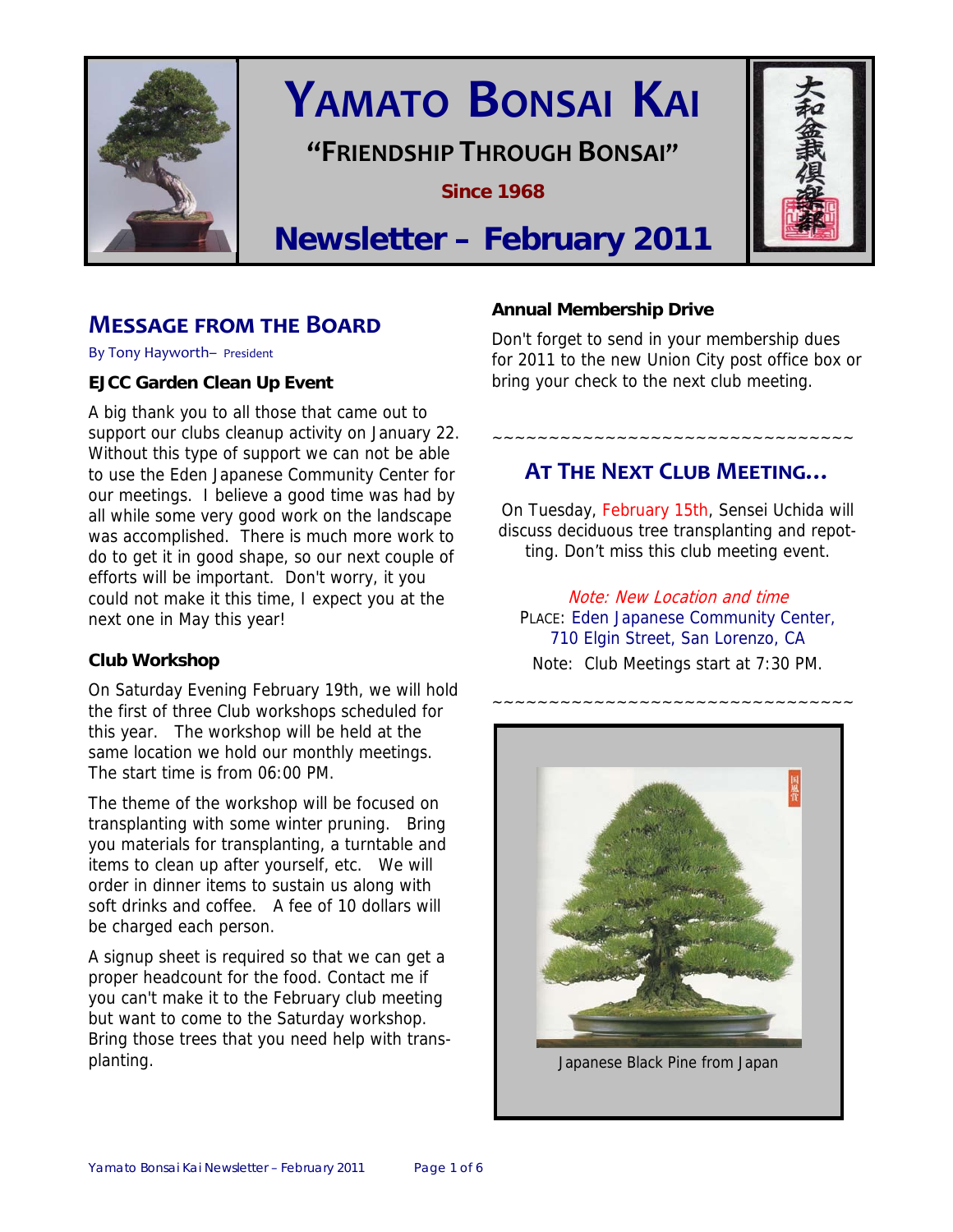

#### **Meeting Location Reminder**

Our monthly club meetings are now held at the Eden Japanese Community Center. The location address is 710 Elgin Street San Lorenzo.

~~~~~~~~~~~~~~~~~~~~~~~~~~~~~~~~

## **COMMITTEES FOR 2011**

#### By Tony Hayworth

We have formed several committees for this year with the following chairpersons:

- Apparel Karen Paulos / See Karen if you have any input regarding shirts, hats, pins, etc., on what you'd like to see the club organize for 2011 and for our Annual Fall Show.
- Bus Trip Dave Barron / Dave is organizing a Club bus trip event for April. We need a minimum sign-up of 25 persons. Dave will have details and a write-up in the next newsletter. Cost is expected to be in the 2- to 25 dollar area.
- Holiday Party Richard Paulos / See Richard if you have any ideas or preference for this annual event in December.
- Web Site re-do Dave Barron and Noah Hanna are looking into gaining control of and re-doing the Club Website. If you have any skills or want to assist them in this endeavor, please contact Dave or Noah.
- Eden Bazaar Kathy Baggett / in June our Club will help at the annual fund raiser for the Eden Japanese Community Center. Kathy will organize and lead our resource volunteers on this effort.

## **ANNUAL MEMBERSHIP DRIVE**

#### By Tony Hayworth– President

At this time we begin our 2011 annual membership renewal. It is a great time to remind prospective friends or neighbors about the bonsai kai (club) and the many benefits and activities of the membership.

To name a few:

- Annual show
- Monthly club meeting with Johnny's demos and critique of your plants
- **Newsletter**
- Discount all year at Grove Way Bonsai Nursery
- Annual Holiday party
- **Workshops**
- Field trips
- And of course, "Friendship Through Bonsai"

Elsewhere in this newsletter is the member renewal form. Dues are the same as last year, \$45 for a single membership and \$55 for a family membership regardless of the number of family members as long as they are living in the same household.



~~~~~~~~~~~~~~~~~~~~~~~~~~~~~~~~

## **SENSEI UCHIDA'S NOTES**

#### By Johnny Uchida – Club Sensei

 Dear Member. How are you? Such beautiful weather days in late January and early February. If you have any deciduous tree bonsai that needs repotting, now is the time to do it. Some Maples are already starting to open leaves. I think spring will be early but if so, hope that we don't get any Frost coming after such nice weather. If you do any repotting now, guard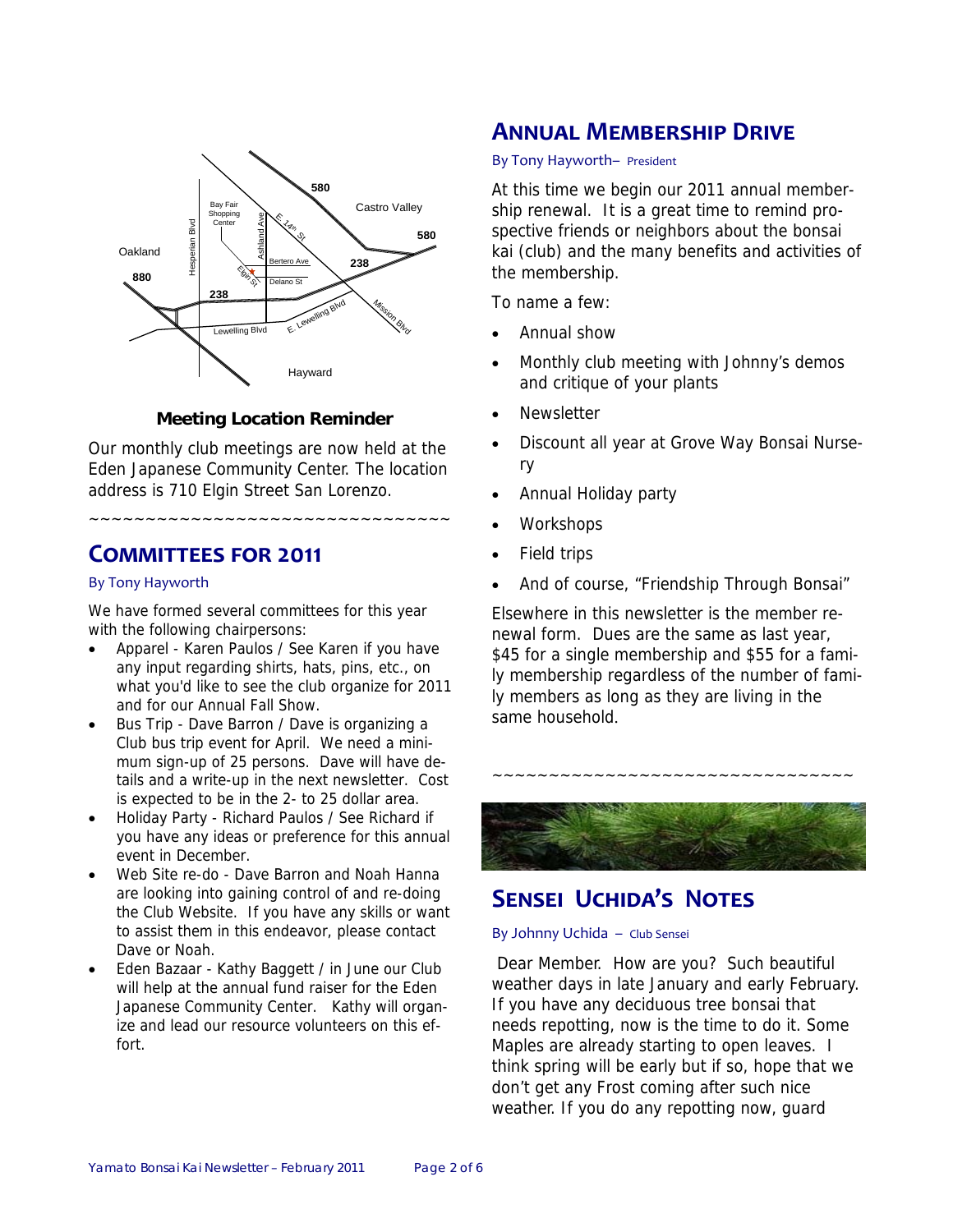against any windy days. With little root systems, bonsai trees will dry out fast in the wind, and it could die. Everyone should know that the aftercare from repotting a tree is very, very important. You must maintain watering and misting habits after transplanting. This is the time to give your tree your best loving care.

In this month grafting can take place. I keep trying at it, sometimes it does not come out well for me. How about you? I will keep trying and I want you to try also. So at the next meeting if any one wants to bring material for grafting and to share your techniques with us, please do it. Thank you. See you at the next meeting

~~~~~~~~~~~~~~~~~~~~~~~~~~~~~~~~

## **Bonsai Basic**

#### By Tony Hayworth

It's time to get in gear for transplanting. The weather has been good for the past couple of weeks therefore its time to get started. It's a good time to complete a change of soil on your California juniper, Shimpaku, elm, plum, apple, quince, Trident Maple, and maple. You can do pine also toward the end of the month and of course all thru March. Prepare with proper soil mixtures, good drainage is important. Your mixtures should be dry and dust free.

This month you should finish all your winter pruning and your trees that are fruit-bearing as needed. Why not start some cuttings during this time?

From now until May is a good time to do cuttings and other propagations. It is getting late to do pine grafting, but that depends on your skill and luck to some degree.

See you at the meeting on the 15th and the workshop on the 19th.



## **GSBF CALENDAR OF EVENTS**

(For a more complete list, please refer to Golden Statements calendar of events or visit the web site at www.gsbf-bonsai.org).

Some nearby scheduled events are:

#### **February 26-27 Oakland, California**

GSBF Bonsai Garden at Lake Merritt: Mammoth Fundraiser, 2011 at the Lakeside Garden Center, 666 Bellevue Avenue. Saturday (Feb 26), Auction of fabulous bonsai, 1PM-4PM with preview at 12-Noon. Sunday (Feb 27), Mammoth Fundraiser and Bazaar, 9AM-4PM. Round Robin Demonstrations at 1:30PM by Collection Curator, Kathy Shaner and Team. Vendors, a large consignment sale of bonsai and bonsai related items, and several raffle drawings throughout the day. For general information email:

www.bonsailakemerritt@gmail.com, website: www.gsbf- bonsai.org/lake-merritt/NewHome.htm or phone: Randi Keppeler 650-598-0127

#### **March 19 20 Palo Alto, California**

Kusamura Bonsai Club: 51st Annual Show at the Lucie Stern Community Center, 1305 Middlefield Road. Admission is free. Show hours are Saturday: 12 -Noon to 5PM, and Sunday: 10AM-5PM. There will be demonstrations, raffles, and club member tree sales both days. Guest Demonstrator to be announced. For more information, contact Jerry Carpenter at 408-557 -0166; 408-823-9525 or jcsf1090@comcast.net

#### **March 23, 24, 25, 26, 27 San Mateo, California**

Bonsai Society of San Francisco: Annual Bonsai Exhibit located in the San Francisco Flower and Garden Show at the San Mateo County Event Center, 1346 Saratoga Drive. General admission to the show is \$20.00. The hours are: Wednesday-Saturday 10AM-7PM and Sunday 10AM-6PM. For more information visit our website www.bssf.org. For general information on the Flower and Garden Show visit: www.sfgardenshow.com

#### **April 2**

#### **San Francisco, California**

Bonsai Society of San Francisco Bonsai: Special Sales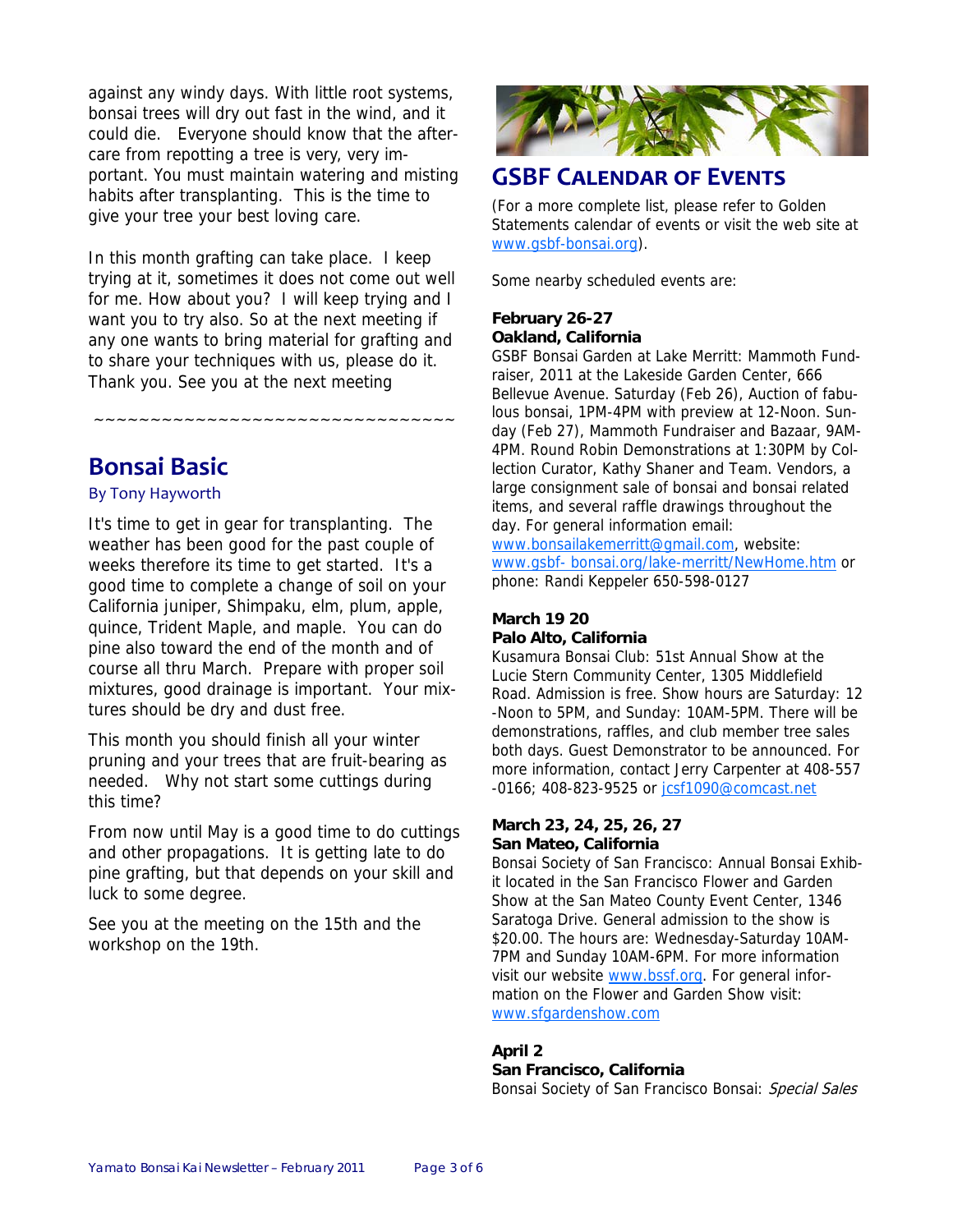Event in the Recreation Room of the San Francisco County Fair Building, Ninth Avenue and Lincoln Way in Golden Gate Park. Bonsai and related items will be on sale by club members. Hours are 9AM-3PM. This sale is an addedum to the club's show of March 23-27 at the San Francisco Flower & Garden Show. Free admission; some parking available behind the building. For more information visit our website: www.bssf.org

#### **April 2-3**

#### **Sacramento, California**

Bonsai Sekiyu Kai of Sacramento: 34th Annual Bonsai Show at the Sacramento Betsuin Buddhist Church, 2401 Riverside Blvd. Hours are: Saturday, 12-Noon-5:00PM, and Sunday, 10AM-3:30PM. Demonstrations at 2PM, both days by Bonsai Master John Uchida. Amenities include refreshments, light snacks, door prizes, raffles, and a Silent Auction. Plant and bonsai tool sales will also available. For more information contact Ron Krause at 916-481-4792 or rkrause@surewest.net

#### **April 8-10 San Jose, California**

**San Jose Betsuin Bonsai Club: 41st Anniversary Exhibition** at the San Jose Buddhist Church Betsuin, 640 N. 5th Street. Hours are Saturday, Noon-5PM, and Sunday, 11AM-4:PM. A demonstration featuring Harry Hirao, 'Mr. California Juniper' will be at 1PM, both days. The demonstration trees will be raffled at the conclusion of each demonstration. Plants and bonsai material will be available for sale. Free admission. For more information, contact Ken Azuma, 408- 730-4506 or **kennethazuma@sbcglobal.net**

#### **April 9-10**

#### **Sacramento, California**

American Bonsai Association: 52nd Annual Show and Sale at the Shepard Garden and Arts Center, 3330 McKinley Blvd. Hours are Saturday, 10AM-5:00PM, and Sunday, 10AM-4:00PM. Demonstration at 2PM both days by Bonsai Master Bob Shimon. Beginner workshops available, and intermediate and advanced workshops taught by Bob Shimon. Large member and vendor sales areas; raffles and door prizes. Free admission and ample parking. For more information contact Greg McDonald at Gre-

gandleeanne@comcast.net or by phone 530-642-2521.



## **YAMATO CLASSIFIEDS**

Notice: if you want to advertise something in this space, please compose your text and contact the Newsletter Editor.

~~~~~~~~~~~~~~~~~~~~~~~~~~~~~~~~

## **THIS MONTH …**

A very Happy Birthday to:

#### **February**

4th- Katherine Baggett 4th- Tony Hayworth 16th- Mark Rhine 17th - Thee Kole 18th - Gayle Ellis 20th - Dan Woodward 28th - Lu Bedard

Happy Anniversary and many more 18th - Mr. & Mrs. Dennis Miu

| YAMATO BONSAI KAI - 2011 BOARD |                              |                              |  |
|--------------------------------|------------------------------|------------------------------|--|
| President                      | Tony Hayworth                | 510-289-5731                 |  |
| Vice-President                 | Karen Paulos                 | 510-410-5782                 |  |
| Secretary                      | (open)                       |                              |  |
| Treasure                       | Dave Barron                  | 510-657-6895                 |  |
| Director 2010/11               | Carl Osterholm               | 925-274-1574                 |  |
| Director 2010/11               | <b>Brad Sheldon</b>          | 510-888-1139                 |  |
| Director 2011/12               | Dennis Hacker                | 510-559-1755                 |  |
| Director 2011/12<br>Advisor    | Dennis Hawkins<br>Jack Ellis | 510-657-8229<br>925-455-5429 |  |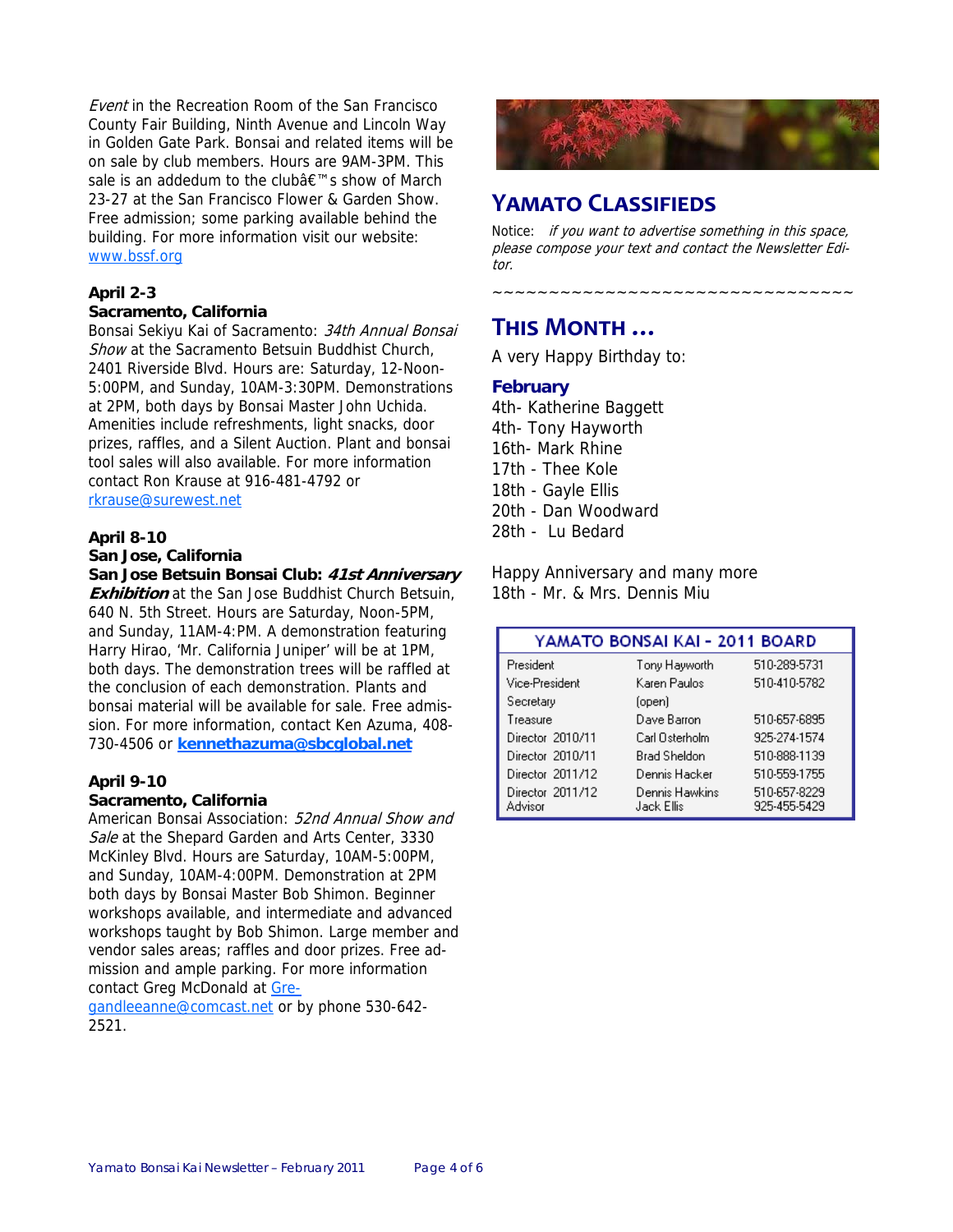## **2011 Yamato Bonsai Kai**

**–– MEMBERSHIP REQUEST FORM ––** 

|                          | Request Type:   [ ] Renewal [ ] New |                                          |
|--------------------------|-------------------------------------|------------------------------------------|
| Membership<br>Type:      | [ ] Single                          | [ ] Family                               |
| <b>First Name(s):</b>    |                                     |                                          |
| <b>Last Name:</b>        |                                     |                                          |
| * Address:               |                                     |                                          |
| * Phone:                 |                                     |                                          |
| * Email Con-<br>tact:    |                                     |                                          |
| ** Birthday<br>mm/dd:    |                                     |                                          |
| ** Anniversary<br>mm/dd: |                                     | (enter spouse name if single membership) |

#### **Instructions**

Enter appropriate information in the provided form. Return this request form in person to the next club meeting or return by mail to:

#### **YAMATO BONSAI KAI**

P. O. Box 770 Union City, CA 94587-0770

To continue your membership and to receive the newsletter uninterrupted, please respond with your membership request form by 28 February.

Make checks payable to "Yamato Bonsai Kai".

#### **Notes**

**Single** = \$45 **Family** = \$55 (same household) **Email** = requested for Newsletter distribution

\*= **Address**, **Phone** & **Email Contact** are only required on New Requests or if you have changed your details in the last year

\*\*= **Birthday** & **Anniversary** = Optional. Used only for newsletter congratulatory announcement

~~~~~~~~~~~~~~~~~~~~~~~~~~

## **CONTACT US**

If you need to mail anything to the club in general, please send to:

> **YAMATO BONSAI KAI P. O. Box 770 Union City, CA 94587-0770**

If there is anything you would like to contribute or comment on regarding the newsletter, contact the editor, Noah Hanna, at noah@invalidargument.com

If you have moved, or changed your email address, please notify Yamato Bonsai Kai, so that we may update our contact and mailing list information. Thank you.